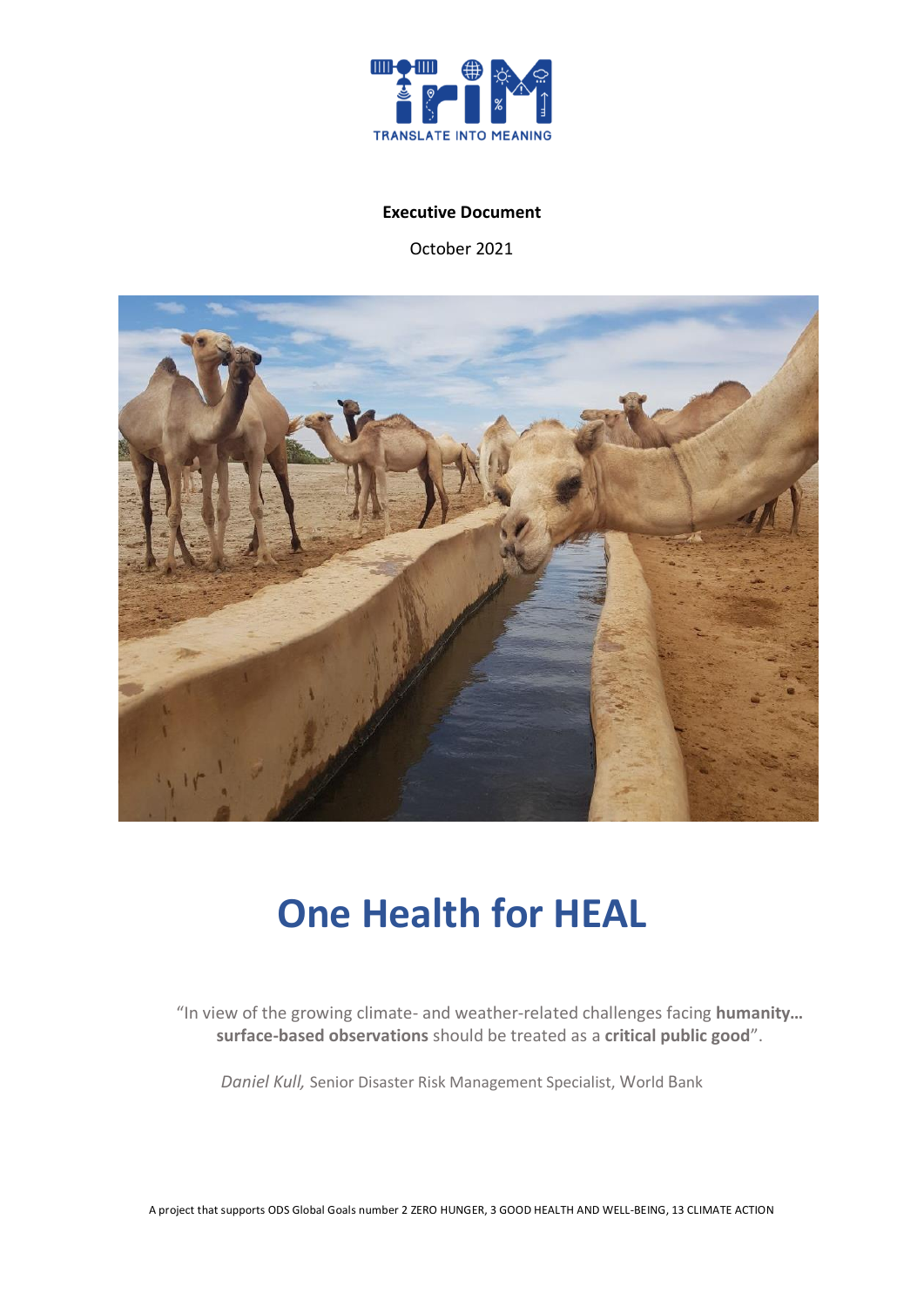

### **What makes this project so unique?**

*The human approach through community-based observations.* 

In the framework of the One Health for Heal Project, [https://www.oh4heal.org/,](https://www.oh4heal.org/) TriM is going to be the technical collaborating partner responsible for the implementation of a network of **community-based observatories** to:

- Observe
- Measure
- Record
- Report
- Use relevant data to **reduce the negative impacts of weather-related events** and **enhance the wellbeing of people, animals and the environment.**

What makes this project so unique is that TriM works with a human-centred approach. The **community-based observation network** is not only a **technology** solution, but also a platform where the **people** are at the **core** of everything. Moreover, TriM's support is aligned with the One Health concept as it analyses the interaction of the environmental variables with the human and animal health ones.

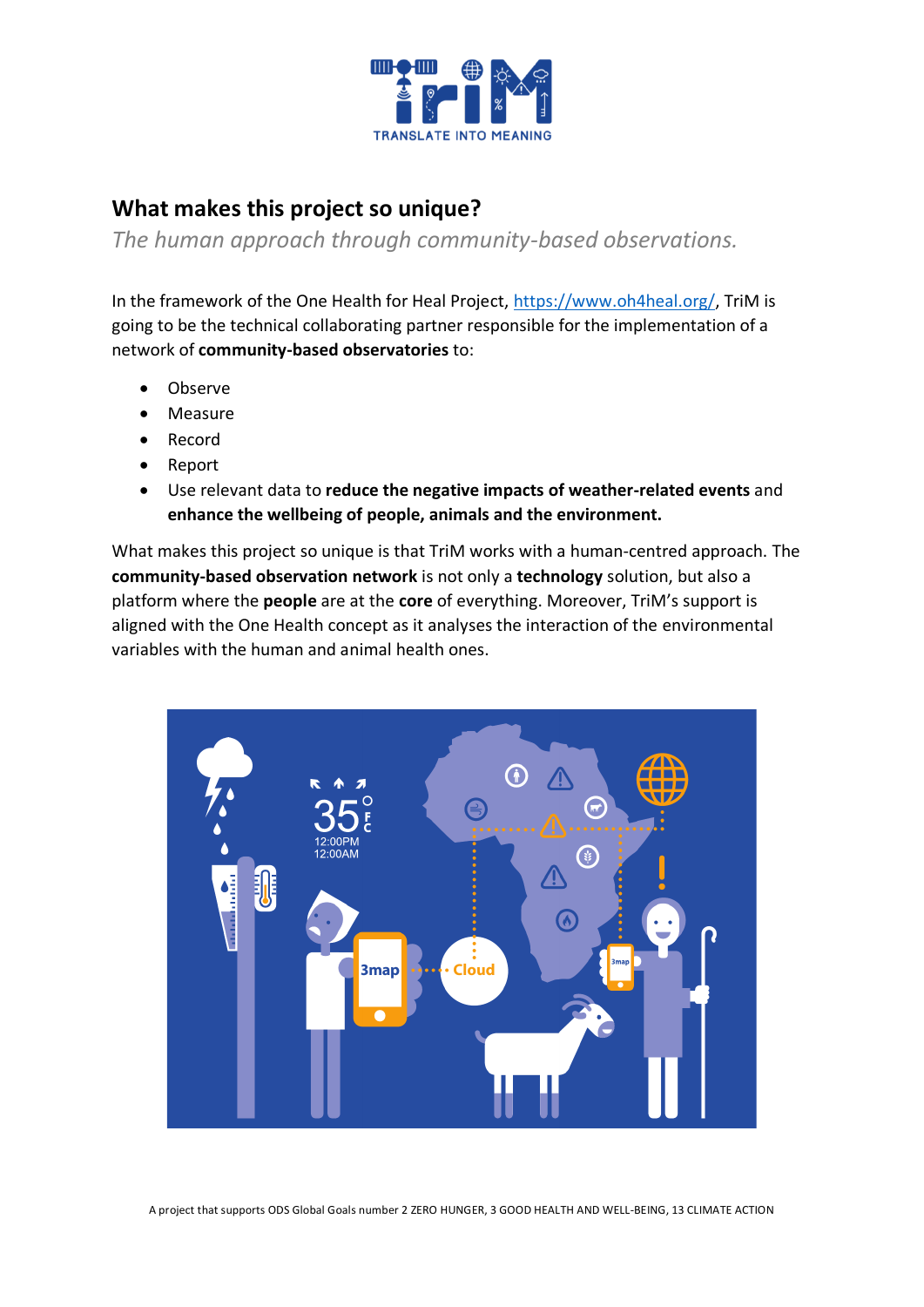

### **How do we translate data into meaning?**

*Scientific evidence thanks to weather stations & 3 maps system.*

Thanks to the installation of **15 manual weather stations** and the use of the **3map system**, pastoralists living in Isiolo and North Horr Sub-Counties (**Kenya**) and Filtu Woreda (**Ethiopia**), will be able to:

- 1. **measure daily weather data at the village level**.
- 2. record weather data together with **geotagged information about diseases**, availability of water or pasture and any other **impacts to health or natural resources.**
- 3. **analyse and reflect on data** through a participatory approach



The methodologies and tools have been developed and tested in the framework of several projects that TriM has conducted in collaboration with **local** and **international NGOs**, community-based organisations and local authorities in **Kenya**, **Ethiopia**, **Zimbabwe** and **Niger**.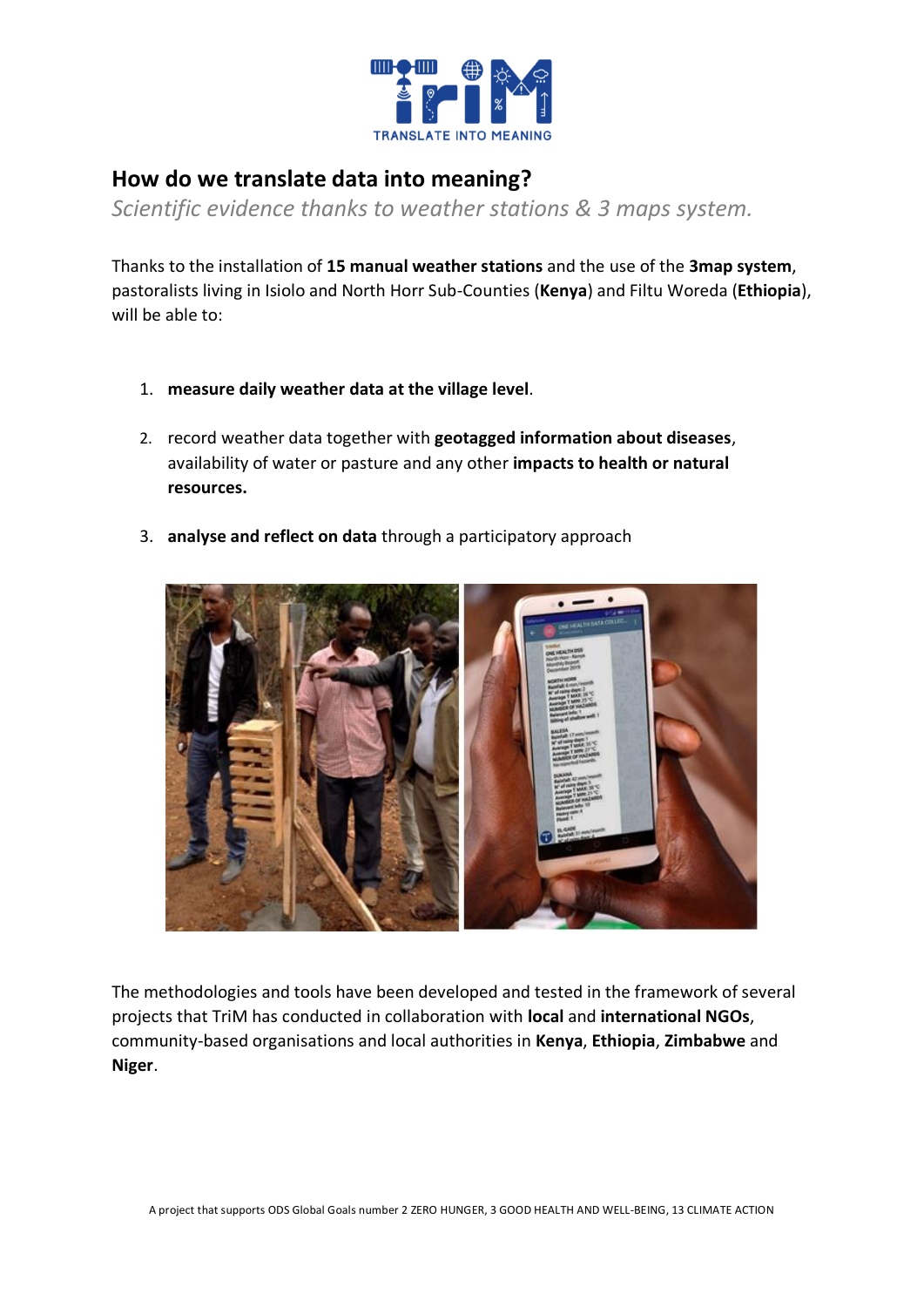

#### **How do we work with local communities?**

*Bridging the gap between traditional knowledge and technology platforms.*

**Participatory discussions** will be periodically organized at the community level to reflect on recorded data, the information coming from local institutions and the one shared by traditional experts, so that **actions will be planned to take into account official information, traditional knowledge and scientific evidence.**

Moreover, the periodical interpretation of scientific information during community discussions **increases the confidence of people in the possibility of using measured data** or other weather information, such as weather forecasts or satellite images, to complement traditional predictions.



All the information produced at the community level will be **recorded into a cloud database,** made accessible online through user-friendly visualisations and sharable through instant messaging applications, becoming an important **reference to support future decisions**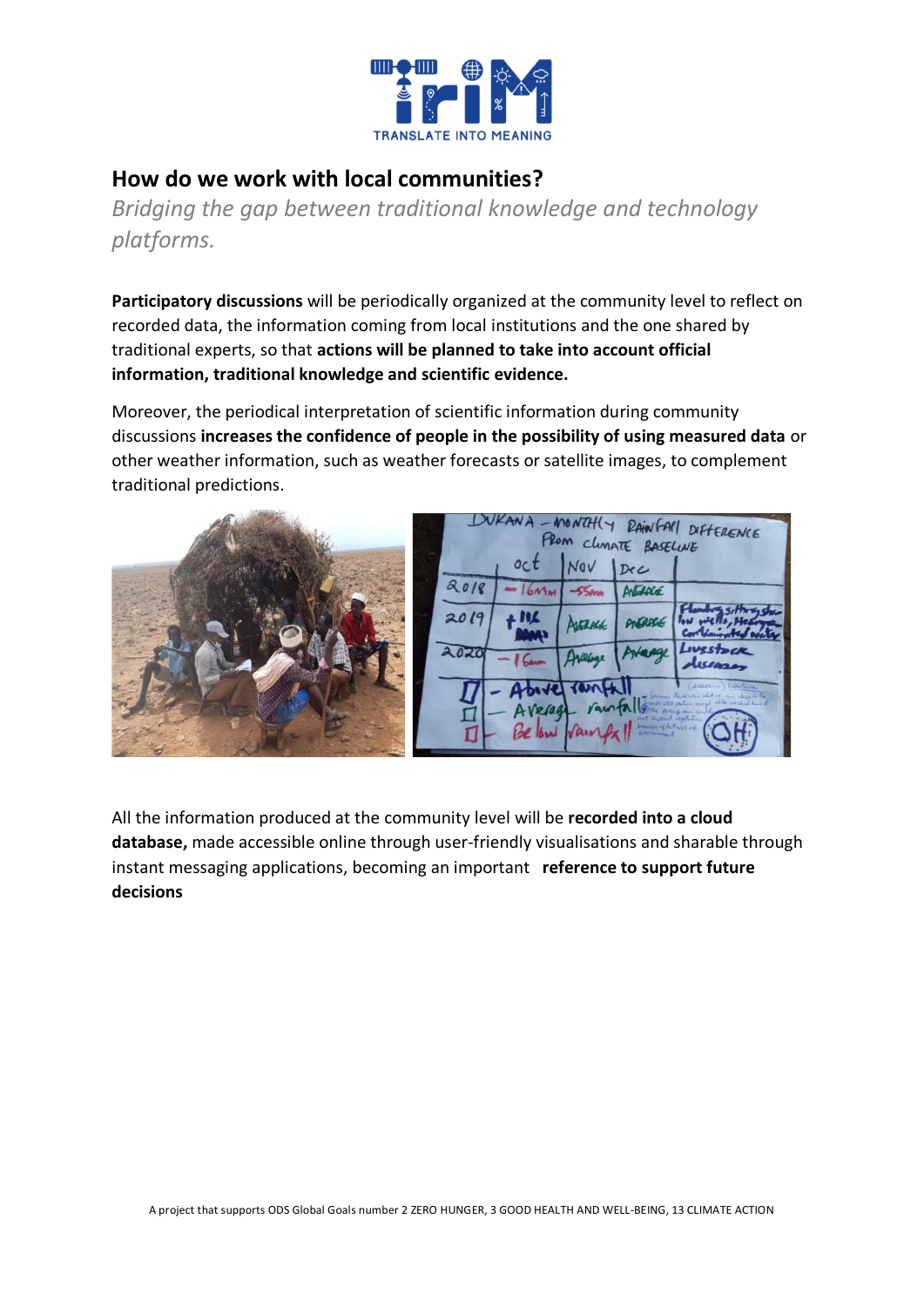

## **Why is it so important to get real-time data?**

*The power to trigger an immediate response in case of need.*

Weather, hazards and impacts data recorded in the framework of our projects demonstrate to be very valuable to detail and **complement regional, national and global data-sets.**

Automatic **real-time reports** about observed hazards and periodical decision support bulletins will be produced and shared with relevant people and institutions at different levels through **Telegram** or **WhatsApp** to immediately inform them about the current weather conditions, **make comparisons with the climate baseline and identify potential risk scenarios.**

The **real-time messages** about hazards and impacts are particularly important to **trigger an immediate and collective response in case of need**.



A project that supports ODS Global Goals number 2 ZERO HUNGER, 3 GOOD HEALTH AND WELL-BEING, 13 CLIMATE ACTION